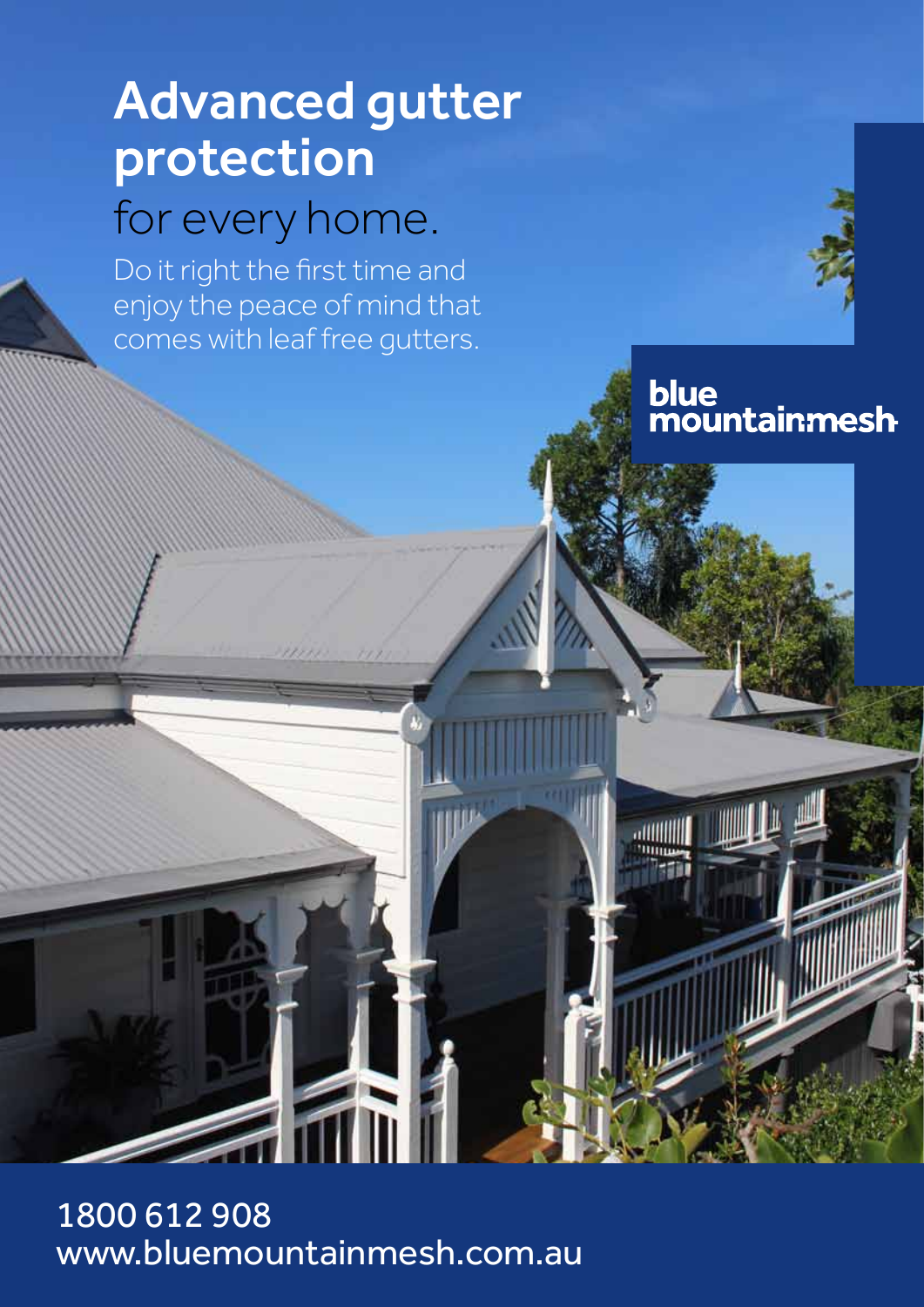#### Steel and aluminium gutter protection systems

Not all gutter guards are the same. We're leading the revolution.

Our climate. It's one of the best things about Australia. But it can show us some tough love too. Over the years, Australians have witnessed the devastating impact of bushfires, storms and floods on our homes too many times to count.

Protect your home from our harsh climate with Blue Mountain Mesh, an advanced gutter protection system that prevents leaves and debris from entering gutters. Our entire range is bushfire compliant and offers safety, flexibility and value without compromising the look of your home.

- 2mm Superfine Steel Gutter Guard Page 09
- 4mm Super Steel Gutter Guard Page 10
- 5.4mm Standard Steel Gutter Guard Page 11
- 4mm Aluminium Gutter Guard Page 13

www.bluemountainmesh.com.au 1800 612 908

| r Guard  |
|----------|
| iard     |
| er Guard |
| ard      |



# bluemountainmesh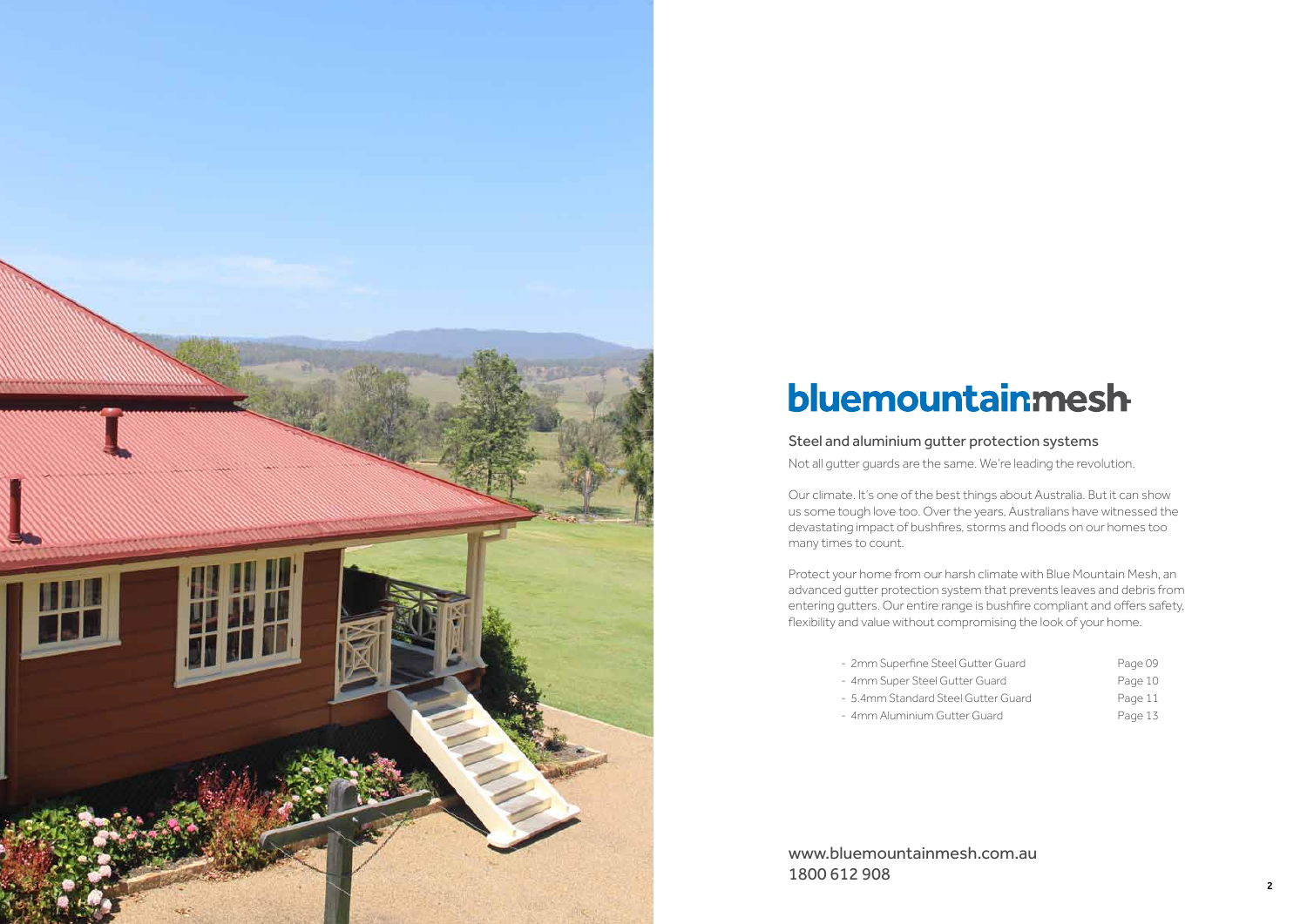# bluemountainmesh















# Why do you need gutter protection?

Feel you're forever on a ladder cleaning your home's gutters? Concerned about how your home would fare in a bushfire? Worried about the potential for pests and vermin to invade your roof and downpipes?

Without gutter protection in place, you could be putting your home and your safety at risk. A trusted gutter protection solution can significantly reduce the amount of debris and leaf matter that enters and accumulates in your gutters.

This means you will be safer and your gutters will perform better, and last longer. Most importantly, you're also dramatically reducing required maintenance, and giving your home an added layer of protection against bushfires and storms.

# The benefits of Blue Mountain Mesh gutter protection.

# Ensure debris-free gutters

A build up of unwanted leaves and other debris in your gutters can cause serious maintenance issues. It can lead to an increased risk of flooding, as well as pest and vermin infestation.

# Protect against pests and vermin



# Avoid floods and water damage

With Blue Mountain Mesh, your gutters are able to transport rainwater the way they're designed to, significantly reducing the risk of flooding in storms and heavy rain, as well as the likelihood of damage to your walls and ceilings if your home were to flood.

# Improve water quality

If you have a rainwater harvesting system, installing a gutter guard is vital - to ensure clean, usable water. By keeping gutters free from leaves and debris, you also minimise wastage and collect the greatest possible volume.

# Protect your home from **ember attack**

# Low maintenance

Unprotected gutters require more frequent cleaning, which can be time consuming, and potentially unsafe. Blue Mountain Mesh gutter protection prevents debris and leaves from accumulating in the first place significantly improving the overall safety and performance of your gutter system.

Ember attack is where sparks and embers landing on your home trigger a fire, well before and hours after a bushfire has passed. As well as acting as a gutter guard, Blue Mountain Mesh 2mm Superfine mesh acts as an ember guard, by preventing embers from entering your roof cavity.









Aest proof

Low maintenance

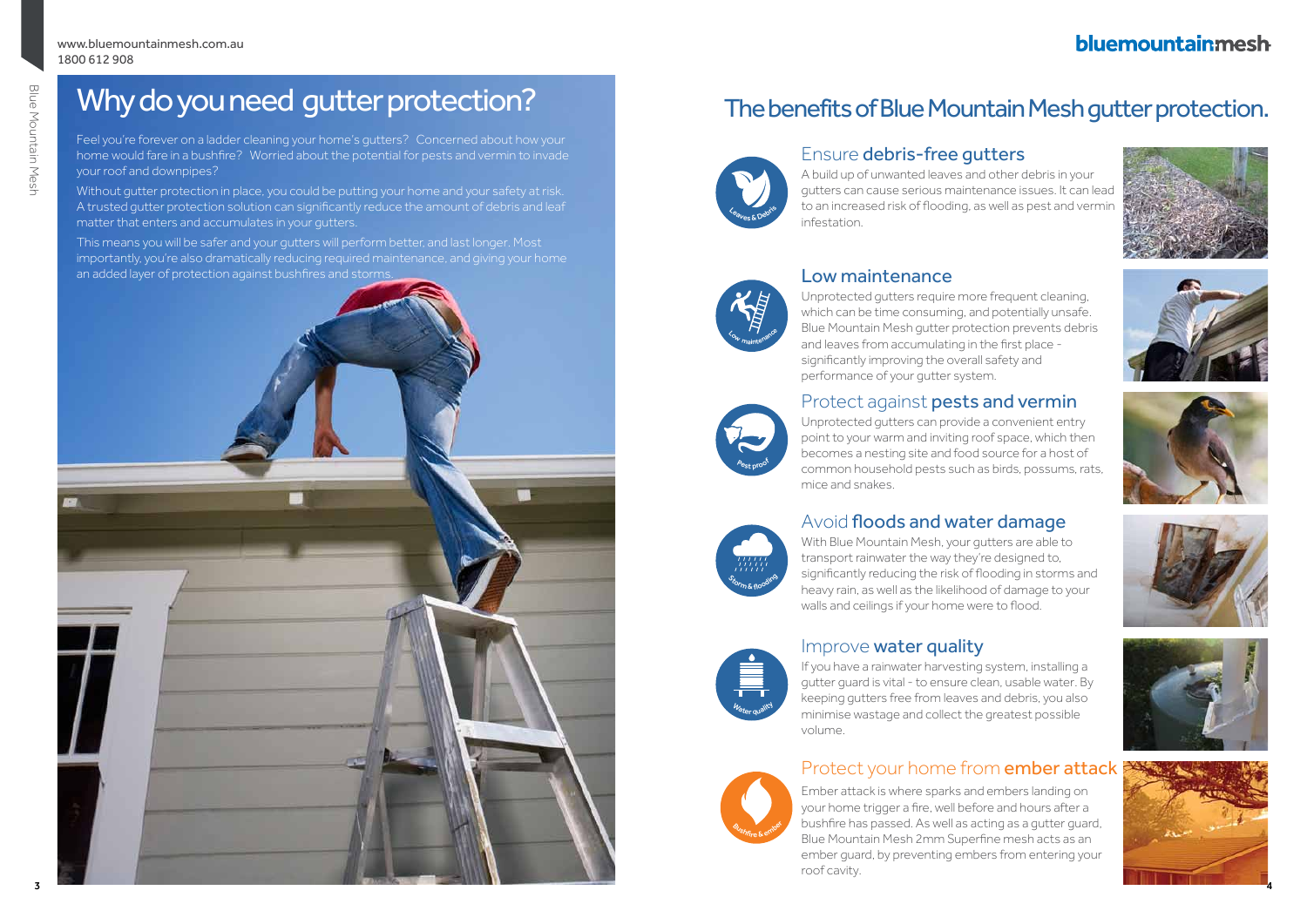# bluemountainmesh





- 
- 





#### www.bluemountainmesh.com.au 1800 612 908

# Why Choose Blue Mountain Mesh?

# Steel for strength and durability

The strength of steel will outlast and outperform other materials. It provides the surest defence against ember attack, hail storms and pest intrusion. Importantly, it's also non-combustible and corrosion resistant, and the quality of our range is guaranteed via independent tests by Uniquest and CSIRO. Blue Mountain Mesh is built to last. Our tough, hot-dipped galvanised steel is specifically built for strength and durability and comes with a 12 year guarantee.

# Designed to blend into every roof

Blue Mountain Mesh Aluminium gutter guard is available in popular COLORBOND® colours and to suit corrugated, tile and Trimdek®/ Monoclad<sup>®</sup> roofs.

We recognise that the aesthetic of your home is very important. It's why we offer Blue Mountain Mesh to fit all gutter profiles and suit just about all roof types. All our products are custom-made, and while they're designed to match the COLORBOND® colour range, our products are also available in virtually any colour you request so it looks like a seamless addition to your home.

# Matched to the colour of your roof

Blue Mountain Mesh Steel gutter guard and componentry fits all gutter profiles and we can adapt it for just about all roof types. It's custom-made and available in the COLORBOND® colour range.

# Tailored solutions to fit just about every roof

We offer customer and installer support from ordering through to installation. Simply call us and we will help configure a completely customised solution that is right for you and your home. Contact our in-house experts to discuss the right solution for your site, the right solution for the surrounding environment, quantities and ordering or installation advice.

- + Not every tree is the same
- + Not every roof is the same
- + Not every environment is the same

That's why we offer a unique customised solution to meet your homes specific needs.



There are many reasons to choose Blue Mountain Mesh.

Made to last, durable, and conforming to rigorous industry standards, Blue Mountain Mesh is a clear market leader.

Our Australian-designed range has been proven to withstand Australia's harsh elements. We have a custom designed gutter guard to suit every situation, and our proprietary fixing systems are easy to install and second to none.



# Australian designed and engineered

We have a dedicated design and engineering team focused on developing unique gutter mesh systems and fixings to improve strength, appearance and speed of installation.

# Unique fixing system

Blue Mountain Mesh unique fixing systems have been designed to fix to just about every roof type seamlessly and attractively.

All Blue Mountain Mesh comes in a kit with all the components you need to install it on your roof.

# Expert customer support: Tech Talk

# Bushfire building regulations: Ember guard compliant

Blue Mountain Mesh proudly design and build to meet industry standards. Our 2mm ember guard is an industry benchmark – a combined ember and gutter guard specifically designed to meet the latest stringent bushfire building standards, and ensuring maximum fire protection. IN BUSHFIRE-PRONE AREAS

Do it right the first time and enjoy the peace of mind that comes with leaf free gutters.





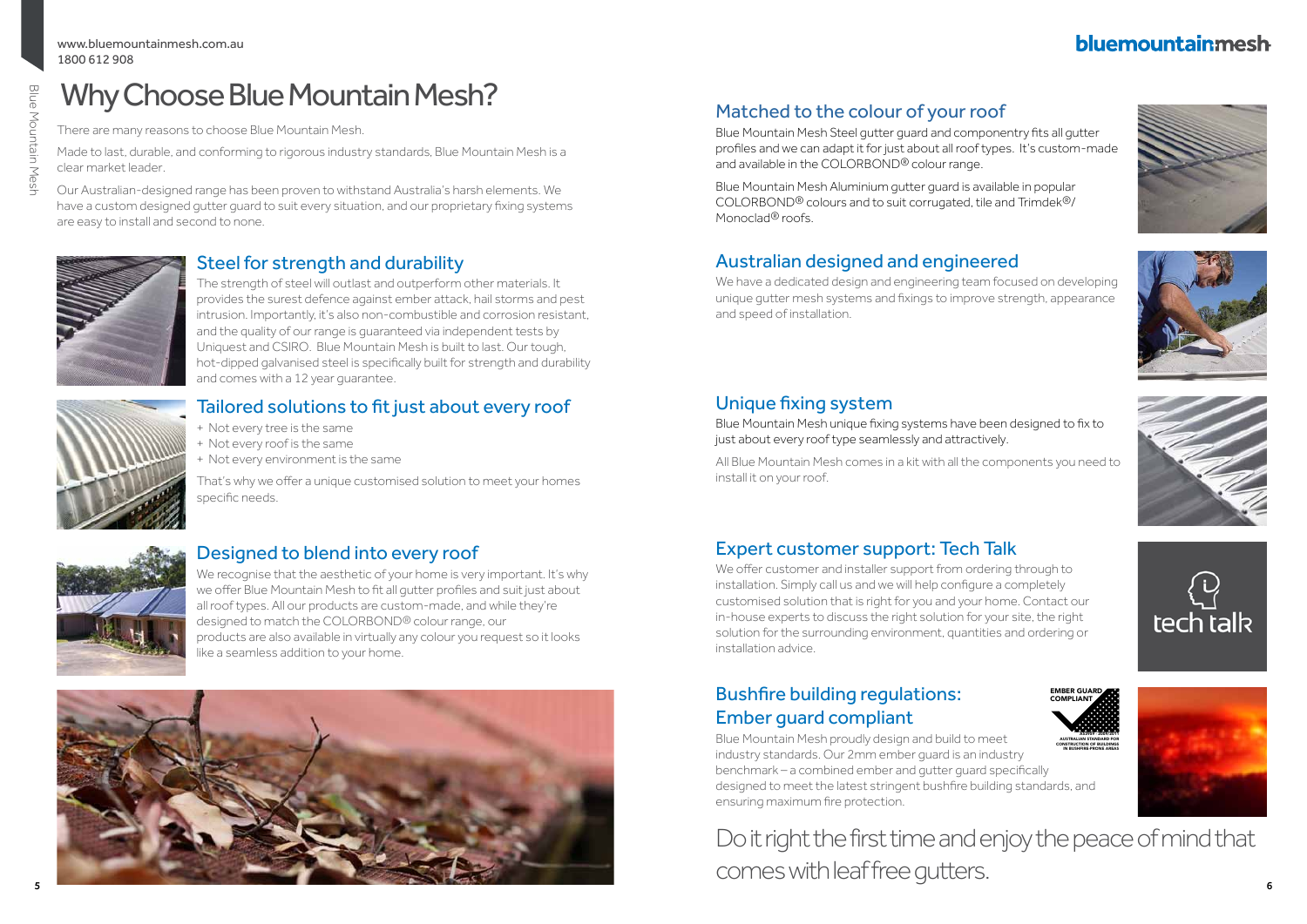31

# How Blue Mountain Mesh works

- ÷ Our over-the-gutter system forms a physical barrier to prevent leaves and debris from entering gutters.
	- The ski-slope design ensures leaves and debris are blown off the roof whilst water is drawn through the mesh guard into the gutter.
	- Blue Mountain Mesh is available either as steel or aluminium mesh.
- Gutters are kept from getting blocked, which ÷ prevents flooding of eaves, ceiling and wall cavities.
	- Extra protection is provided from hail and flooding rains during storms.





# tech talk practical information expert advice

# Need some advice about Blue Mountain Mesh?

Tech Talk is a free practical information service offering expert advice on Blue Mountain Mesh gutter guard and ember guard solutions. Our in-house Tech Talk expert has 13 years specifically installing Blue Mountain Mesh gutter guard and almost 30 years experience on the roof and around gutters.

# 1800 612 908

# Steel Gutter Guard

# Strong, custom made

Blue Mountain Mesh steel gutter guard is hot-dipped, galvanised, zinc-coated steel that is custom made to suit all roof and gutter types. Our patented profiles and clips ensures our steel gutter guard lies perfectly flat and means the product looks like a seamless addition to your roof.







# bluemountainmesh

#### Designed to blend with your home. Blue Mountain Mesh steel gutter guard is custom made and designed to match the COLORBOND® colour range. Printed colours are representations or and may differ from actual colours. **WALLABY® PAPERBARK® ZINCALUME® IRONSTONE® MANOR RED® JASPER® PALE TERRACOTTA® Headland® GULLYTM DEEP OCEAN® WINDSPRAY® SURFMIST® CLASSIC CREAMTM TERRAIN® WOODLAND GREY® DUNE® NIGHT SKY® BUSHLAND® COTTAGE GREEN® PALE EUCALYPT® WILDERNESS® COTTAGE GREEN® BASALT® MONUMENT® COVETM SHALE GREYT LOFT® SANDBANK® EVENING HAZE®**

#### Componentry - It's all in the kit

Blue Mountain Mesh steel gutter guard is sold as a kit so there is no need to calculate component quantities.

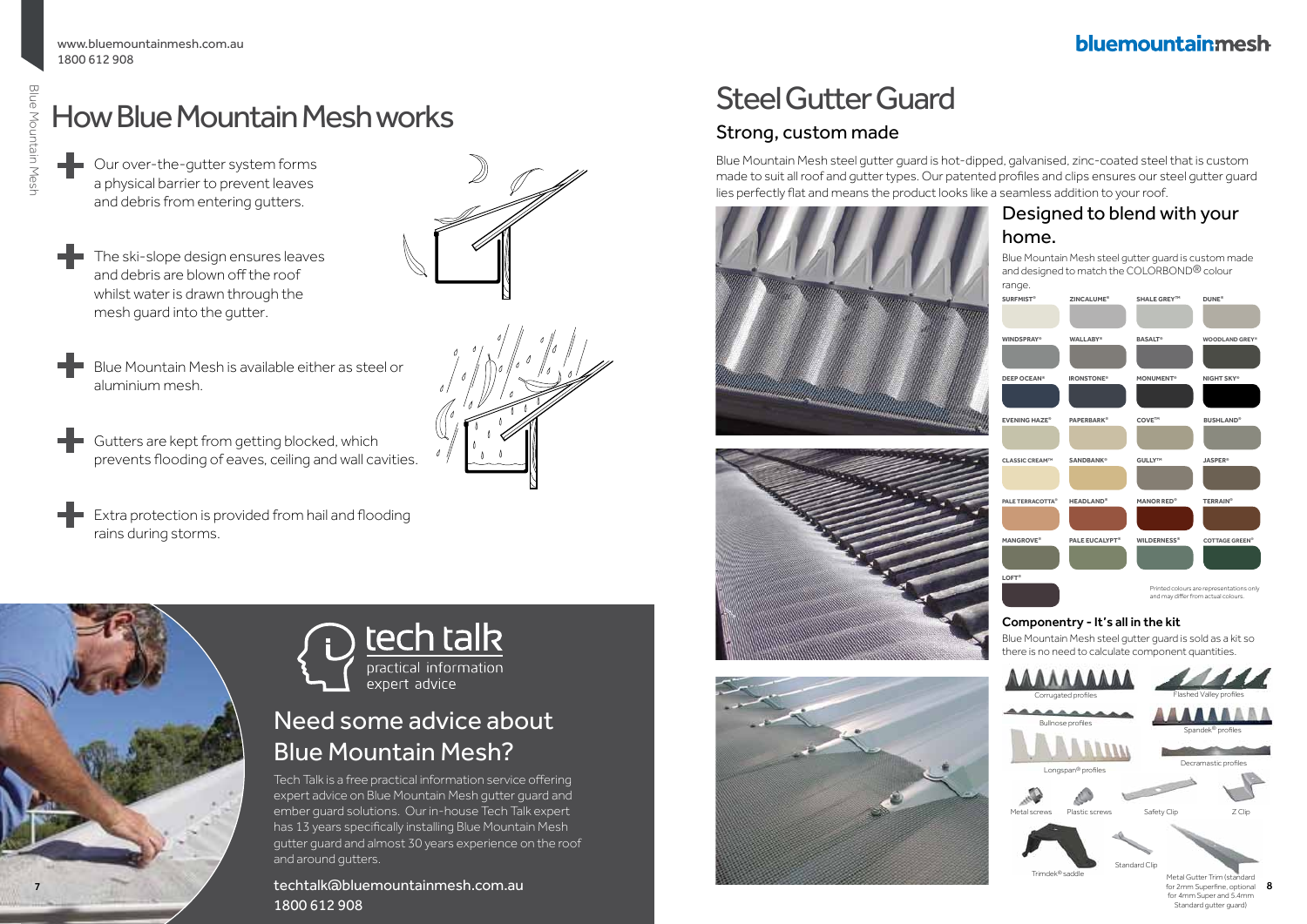# 2mm Superfine Steel Gutter Guard

| <b>Description</b>                                      | $\overline{\text{Code}}$ |
|---------------------------------------------------------|--------------------------|
| BMM Steel 2mm Corro Roll Metal Trim<br>(300mm wide)     | <b>BM112</b>             |
| BMM Steel 2mm Corro Sheet Metal Trim<br>(327mm wide)    | <b>BM113</b>             |
| BMM Steel 2mm Tile Roll Metal Trim<br>(450mm wide)      | BM212                    |
| BMM Steel 2mm Tile Sheet Metal Trim<br>(450mm wide)     | <b>BM213</b>             |
| BMM Steel 2mm Trimdek® Roll Metal Trim<br>(360mm wide)  | <b>BM312</b>             |
| BMM Steel 2mm Trimdek® Sheet Metal Trim<br>(387mm wide) | <b>BM313</b>             |
| BMM Steel 2mm Corro Flashed Valley Roll<br>(300mm wide) | <b>BM411</b>             |
| BMM Steel 2mm Domed Valley Sheet<br>(up to 300mm wide)  | BM410                    |

- ╋ Ideal for areas with small leaf trees (e.g. Jacaranda or Leopard trees) and fine debris
- ╋ Ideal for use on properties that require ember guard protection (compliant to Australian Standard AS3959-2009/Amdt2011, with proven compliance at all Bushfire Attack Levels)
- ÷ Matches the COLORBOND® colour range
- Kits include metal gutter trim as a standard component



|     | ٠ |        |          |        | ١      |   |   |           |         |   |    |   |        |    |
|-----|---|--------|----------|--------|--------|---|---|-----------|---------|---|----|---|--------|----|
|     |   |        |          |        |        |   |   |           |         |   |    |   |        |    |
|     |   |        |          |        |        |   | p |           |         |   |    |   |        |    |
|     |   |        |          |        |        |   | ٦ |           |         |   | t, |   |        |    |
|     |   |        |          |        |        |   |   |           |         |   |    |   |        |    |
| . . |   | .<br>г | т<br>- 1 | т<br>Ξ | .<br>т | т | π | 11.<br>ΤТ | Ŀ.<br>π | г | г  | г | ÷<br>7 | TТ |

### 2mm Superfine Steel Gutter Guard

An **Ember Guard** is designed to limit access of embers into areas of risk, like the roof cavity. It must:

### Gutter Guard Vs Ember Guard

A Gutter Guard is designed to minimize the access of debris and leaf litter to the gutters of your home. In a bushfire-prone area it is not mandatory, but if you are installing a gutter guard it must be non-combustible.

- ÷. and Chinese Elm)
- The strength of this mesh also provides extra protection from hail and pests
- 
- Matches the COLORBOND® colour range

- + be non-combustible
- + have a maximum aperture (or gap) of 2mm.
- + be made of corrosion-resistant steel, bronze
- or aluminium in BAL 12.5 BAL 29
- + be made of corrosion-resistant steel or bronze in BAL 40 & BAL FZ.



# bluemountainmesh

#### 4mm Super Steel Gutter Guard

| Code         |
|--------------|
| <b>BM106</b> |
| <b>BM107</b> |
| <b>BM109</b> |
| <b>BM110</b> |
| BM206        |
| <b>BM207</b> |
| <b>BM209</b> |
| <b>BM210</b> |
| BM306        |
| <b>BM307</b> |
| <b>BM309</b> |
| <b>BM310</b> |
| <b>BM401</b> |
| <b>BM400</b> |
|              |



# 4mm Super Steel Gutter Guard

Ideal for medium size leaves and debris (e.g. Gum trees with associated gumnuts and leaves,

Bushfire compliant to Australian Standard AS3959-2009, compliant for non-combustibility

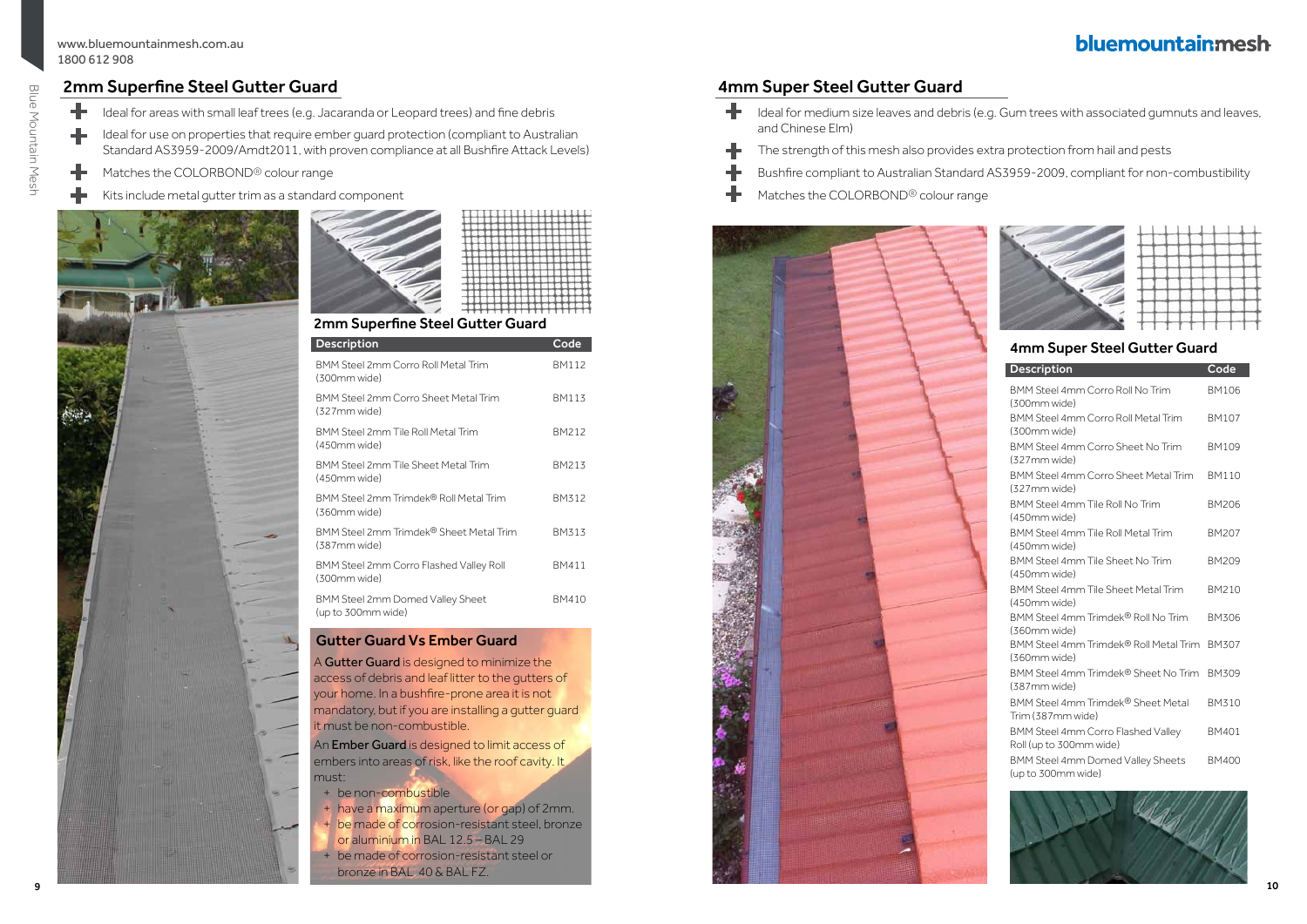# bluemountainmesh

Blue Mountain Mesh aluminium gutter guard is a flexible, lightweight, easy to install gutter solution to keep leaves and debris out of gutters and downpipes. Blue Mountain Mesh aluminium gutter guard is suitable for corrugated, tile and Trimdek®/Monoclad® roof types, and to suit popular COLORBOND® colours. Kits include; aluminium mesh (10m, 15m and 30m ready-made rolls), saddles (for corrugated and Trimdek®/Monoclad® roofs), screws and metal trim (recommended).







# Aluminium Gutter Guard Flexible, ready made

#### \*COLOUR MATCHED ALUMINIUM MESH

- + Zincalume® (Zincalume® componentry with Shale Grey™ aluminium mesh)
- + Dune® (Dune® componentry with Shale Grey™ aluminium mesh)
- + Bushland® (Bushland® componentry with Windspray® aluminium mesh)
- + Wilderness® (Wilderness® componentry with Pale Eucalypt® aluminium mesh).



Blue Mountain Mesh aluminium gutter guard is available to suit most popular COLORBOND® colours.

Exact mesh colours are not available for some popular COLORBOND® colours. In these instances, Blue Mountain Mesh provide componentry (saddles, trim and screws) in the specified COLORBOND® colour and the mesh in the closest compatible COLORBOND® colour. Blue Mountain Mesh has chosen the closest match possible to provide a seamless addition to the roof and gutters.

- ÷ Strong, long-lasting solution for keeping pests (e.g. birds, possums, rats and snakes) and larger leaves and debris out of gutters
- ÷ Bushfire compliant to Australian Standard AS3959-2009, compliant for non-combustibility
	- Matches the COLORBOND® colour range

Colour Matched Mesh colours are;



\*Colour Matched Aluminium Mesh - see below

\*\*Only available in 10m & 30m rolls to suit tile gutter and valleys





# 5.4mm Standard Steel Gutter Guard

| <b>Description</b>                                           | Code         |
|--------------------------------------------------------------|--------------|
| BMM Steel 5.4mm Corro Roll No Trim<br>(300mm wide)           | <b>BM100</b> |
| BMM Steel 5.4mm Corro Roll Metal Trim<br>(300mm wide)        | <b>BM101</b> |
| BMM Steel 5.4mm Corro Sheet No Trim<br>(327mm wide)          | BM103        |
| BMM Steel 5.4mm Corro Sheet Metal Trim BM104<br>(327mm wide) |              |
| BMM Steel 5.4mm Tile Roll No Trim<br>(450mm wide)            | BM200        |
| BMM Steel 5.4mm Tile Roll Metal Trim<br>(450mm wide)         | BM201        |
| BMM Steel 5.4mm Tile Sheet No Trim<br>(450mm wide)           | BM203        |
| BMM Steel 5.4mm Tile Sheet Metal Trim<br>(450mm wide)        | BM204        |
| BMM Steel 5.4mm Trimdek® Roll No Trim<br>(360mm wide)        | BM300        |
| BMM Steel 5.4mm Trimdek® Roll Metal<br>Trim (360mm wide)     | BM301        |
| BMM Steel 5.4mm Trimdek® Sheet<br>No Trim (387mm wide)       | BM303        |
| BMM Steel 5 4mm Trimdek® Sheet<br>Metal Trim (387mm wide)    | BM304        |

### 5.4mm Standard Steel Gutter Guard



Metal Gutter Trim is optional for 4mm Super and 5.4mm Standard gutter guard. If you are ordering kits with metal gutter trim, make sure you match the mesh colour to your roof colour and the trim colour to your gutter colour.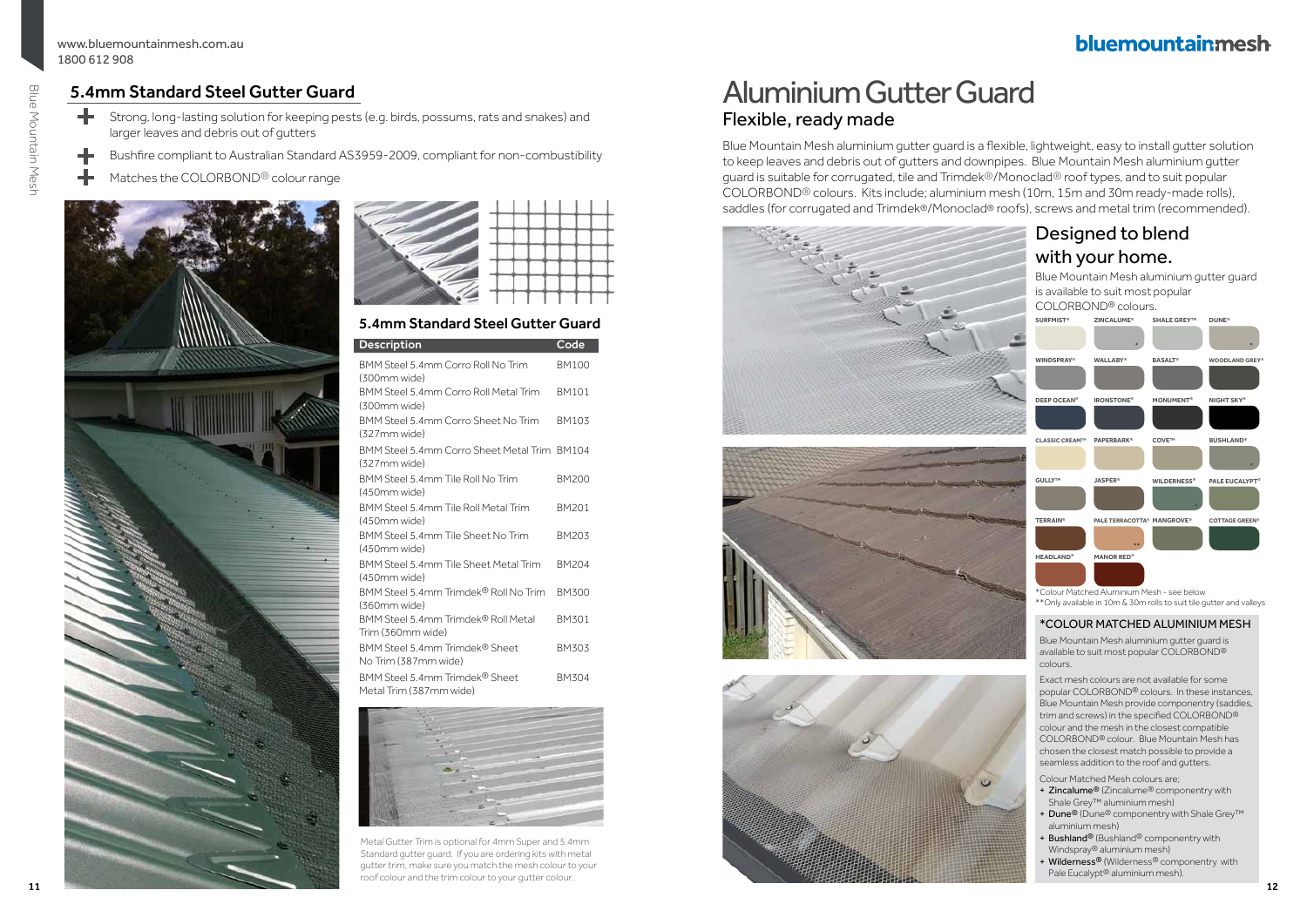Blue Mountain Mesh

**Blue Mountain Mesh** 

# bluemountainmesh



13 (recommended) and the commended of the commended of the commended of the commended of the commended of the commended of the commended of the commended of the commended of the commended of the commended of the commended Metal Gutter Trim (recommended)

### 4mm Aluminium Gutter Guard

| <b>Description</b>                                         | Code         |
|------------------------------------------------------------|--------------|
| BMM Aluminium 4mm Corro Roll No Trim<br>(250mm wide)       | BM500        |
| BMM Aluminium 4mm Corro Roll Metal Trim<br>(250mm wide)    | <b>BM501</b> |
| BMM Aluminium 4mm Corro Valley Roll<br>(250mm wide)        | BM503        |
| BMM Aluminium 4mm Tile Roll No Trim<br>(500mm wide)        | BM504        |
| BMM Aluminium 4mm Tile Roll Metal Trim<br>(500mm wide)     | BM505        |
| BMM Aluminium 4mm Tile Valley Roll<br>(750mm wide)         | BM511        |
| BMM Aluminium 4mm Trimdek® Roll No Trim<br>(250mm wide)    | <b>BM507</b> |
| BMM Aluminium 4mm Trimdek® Roll Metal Trim<br>(250mm wide) | <b>BM508</b> |

## 4mm Aluminium Gutter Guard

- ÷ Flexible, lightweight, easy to install
- 十 Keeps leaves and debris out of gutters and downpipes
- Available in popular COLORBOND® colours ╋
- ╋ Aperture: Aluminium is only available in 4mm aperture mesh
- Sheets/Rolls: Aluminium is only available in rolls (10m, 15m and 30m ready-made rolls) ╋
- Roof Types: Aluminium is only available for corrugated, tile and Trimdek<sup>®</sup> roofs





#### Componentry - It's all in the kit







Mesh Rolls Corrugated Saddles Trimdek<sup>®</sup> Saddles





Metal Screws